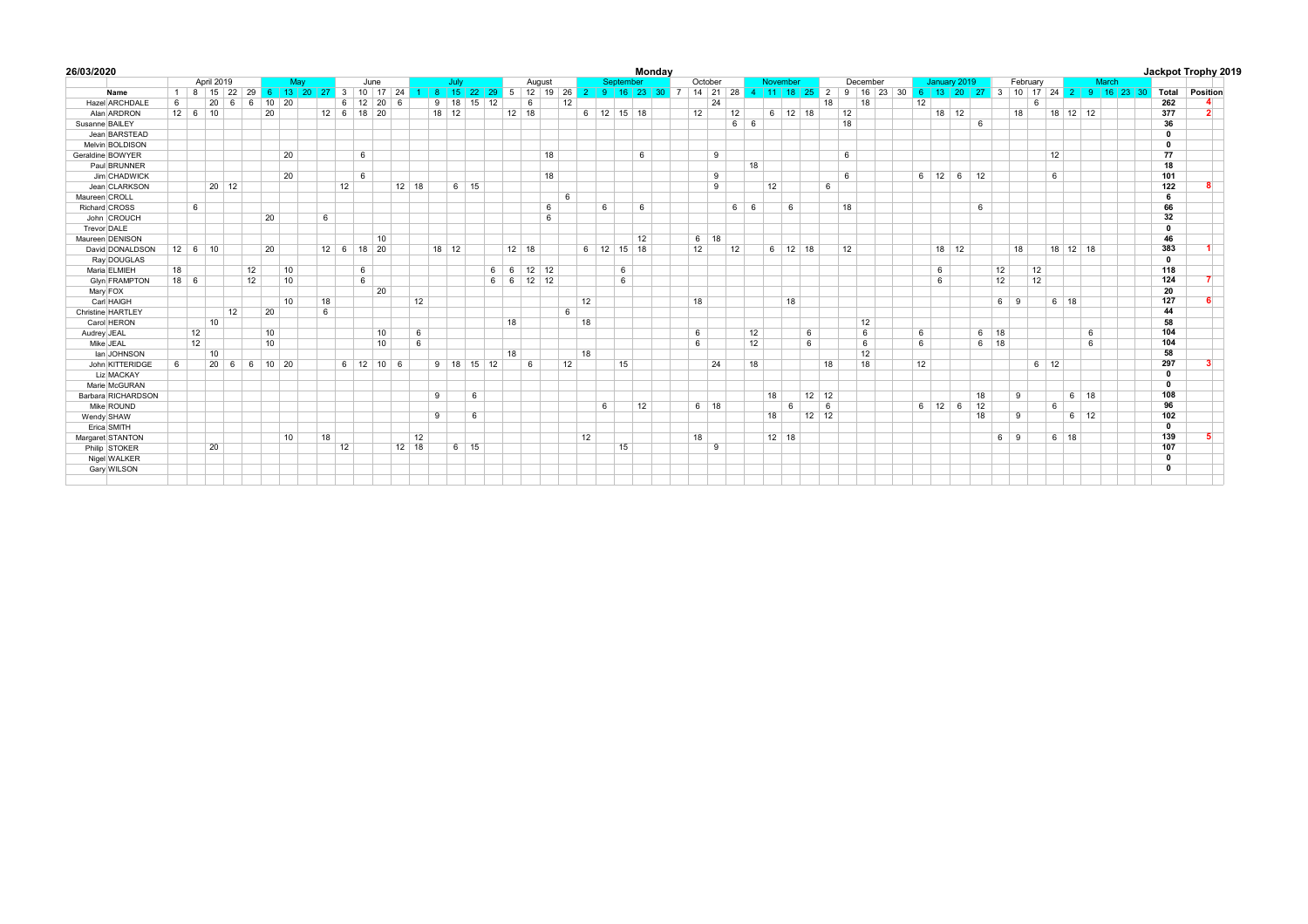| 26/03/2020           |    |            |            |    |     |    |         |                |             |               |                      |                 |            |   |                            |                                                                                                                                              |           |    | Thursday |         |            |    |                 |              |    |              |          |    |    |             |                     |    |                              |              |                    |    |    |              |       |              |                       | Jackpot Trophy 2019 |
|----------------------|----|------------|------------|----|-----|----|---------|----------------|-------------|---------------|----------------------|-----------------|------------|---|----------------------------|----------------------------------------------------------------------------------------------------------------------------------------------|-----------|----|----------|---------|------------|----|-----------------|--------------|----|--------------|----------|----|----|-------------|---------------------|----|------------------------------|--------------|--------------------|----|----|--------------|-------|--------------|-----------------------|---------------------|
|                      |    | April 2019 |            |    | May |    |         | June           |             |               |                      | July            |            |   | August                     |                                                                                                                                              | September |    |          | October |            |    |                 | November     |    |              | December |    |    |             | January 2020        |    |                              |              | February           |    |    |              | March |              |                       |                     |
| Name                 |    |            |            |    |     |    |         |                |             |               |                      |                 |            |   |                            | 4 11 18 25 2 9 16 23 30 6 13 20 27 4 11 18 25 1 8 15 22 29 5 12 19 26 3 10 17 24 31 7 14 21 28 5 12 19 26 2 9 16 23 30 6 13 20 27 5 12 19 26 |           |    |          |         |            |    |                 |              |    |              |          |    |    |             |                     |    |                              |              |                    |    |    |              |       |              | <b>Total Position</b> |                     |
| Hazel ARCHDALF       |    |            |            |    | 6   |    |         |                |             |               |                      |                 |            |   | 6                          |                                                                                                                                              | 18        |    |          | 12      |            |    | 20              |              |    |              |          |    | 12 |             | 10                  |    |                              |              |                    |    |    |              |       | 84           |                       |                     |
| Alan ARDRON          |    |            |            |    |     |    |         |                |             |               | $20 \t6 \t20$        |                 |            |   |                            |                                                                                                                                              |           |    |          |         |            |    |                 |              |    |              |          |    |    |             |                     |    |                              |              |                    |    |    |              |       | 46           |                       |                     |
| Susanne BAILEY       |    |            | 6          |    | 6   |    |         |                |             |               | 10                   |                 |            |   |                            |                                                                                                                                              |           |    |          |         |            | 12 |                 |              |    |              |          |    |    |             |                     |    | 24                           |              |                    | 6  |    |              |       | 64           |                       |                     |
| Jean BARSTEAD        |    |            |            |    |     | 6  |         |                |             |               |                      | 10              |            | 9 |                            |                                                                                                                                              |           |    | 12       |         | $6 \mid 6$ |    |                 |              | 6  |              |          | 6  |    |             |                     |    |                              |              |                    |    |    |              |       | 61           |                       |                     |
| Melvin BOLDISON      |    |            |            |    |     |    |         |                |             |               |                      |                 |            |   |                            |                                                                                                                                              |           |    |          |         |            |    | 10              |              |    |              |          | 12 |    |             |                     |    |                              |              |                    |    |    |              |       | 22           |                       |                     |
| Geraldine BOWYER     |    |            |            |    |     |    |         |                |             |               |                      |                 |            |   |                            |                                                                                                                                              |           |    |          |         |            |    |                 |              |    |              |          |    |    |             |                     |    |                              |              |                    |    |    |              |       | $\mathbf{0}$ |                       |                     |
| Paul BRUNNER         |    |            |            |    |     |    |         |                |             |               |                      |                 |            |   |                            |                                                                                                                                              |           |    |          |         |            |    |                 |              |    |              |          |    |    |             |                     |    |                              |              |                    |    |    |              |       | $\mathbf 0$  |                       |                     |
| Jim CHADWICK         |    |            | 6          |    | 12  |    |         |                |             |               |                      |                 |            |   |                            |                                                                                                                                              |           |    |          |         |            |    |                 |              |    |              |          |    |    |             | $12 \mid 6 \mid 20$ |    |                              |              | $10 \mid 10$       |    |    | $18 \mid 10$ |       | 104          |                       |                     |
| Jean CLARKSON        | 12 |            |            |    |     |    | $18$ 12 |                |             |               | $20 \mid 12 \mid 20$ |                 | 6          |   |                            |                                                                                                                                              |           |    |          | 6       |            | 6  |                 |              |    |              | 12       |    |    |             | 20                  |    |                              | $10 \mid 20$ |                    |    |    | $6 \mid 10$  |       | 190          |                       |                     |
| Maureen CROLL        |    |            | 18         |    |     |    |         |                |             |               | 18                   |                 |            |   |                            |                                                                                                                                              |           | 6  |          |         |            |    |                 | 20           |    | 9            |          |    |    |             |                     |    |                              |              |                    |    |    |              |       | 71           |                       |                     |
| Richard CROSS        |    |            |            |    |     |    |         |                |             |               |                      | 20              |            |   |                            |                                                                                                                                              |           |    |          |         |            |    |                 |              |    |              |          |    |    |             |                     |    |                              |              |                    |    |    |              |       | 20           |                       |                     |
| John CROUCH          |    |            |            |    |     |    |         |                |             |               |                      |                 |            |   |                            |                                                                                                                                              |           |    |          |         |            |    |                 |              |    |              |          |    |    |             |                     |    |                              |              |                    |    |    |              |       | $\mathbf 0$  |                       |                     |
| Trevor DALE          |    |            |            |    | 6   |    |         |                |             |               |                      |                 |            |   |                            |                                                                                                                                              |           |    |          |         |            | 12 |                 |              |    |              |          |    |    |             | $12 \mid 20$        |    | 24                           |              |                    | 6  |    |              |       | 80           |                       |                     |
| Maureen DENISON      |    |            |            |    |     |    |         |                |             |               |                      |                 |            |   |                            |                                                                                                                                              |           |    |          |         |            |    |                 |              |    |              |          |    |    |             |                     |    |                              |              |                    |    |    |              |       | $\mathbf 0$  |                       |                     |
| David DONALDSON      |    |            |            |    |     |    |         |                |             |               | 20                   |                 |            |   |                            |                                                                                                                                              |           |    |          |         |            |    |                 |              |    |              |          |    |    |             |                     |    |                              |              |                    |    |    |              |       | 20           |                       |                     |
| Ray DOUGLAS          |    |            |            |    |     |    |         |                |             |               |                      |                 |            |   |                            |                                                                                                                                              |           |    |          |         |            |    |                 |              |    |              |          |    |    | 12          |                     |    | 6                            |              |                    |    |    |              |       | 18           |                       |                     |
| Maria ELMIEH         |    |            | 6          |    |     |    | 6       |                |             |               | 18                   |                 |            |   |                            |                                                                                                                                              |           |    |          |         |            |    |                 | 20           |    |              |          |    |    |             |                     |    |                              | 10           |                    |    |    | 10           |       | 70           |                       |                     |
| <b>Glyn FRAMPTON</b> |    |            |            |    |     |    |         |                |             |               |                      |                 |            |   |                            |                                                                                                                                              | 6         |    |          |         |            |    | 10 <sup>1</sup> |              | 15 |              |          | 12 |    |             |                     | 10 |                              | 20           |                    |    |    |              |       | 73           |                       |                     |
| Mary FOX             |    |            |            |    |     |    |         |                |             |               |                      |                 |            |   |                            |                                                                                                                                              |           |    |          |         |            |    |                 |              |    |              |          |    |    |             |                     |    |                              |              |                    |    |    |              |       | $\mathbf 0$  |                       |                     |
| Carl HAIGH           | 12 |            | 6          |    |     |    | 18 12   |                |             |               | $20 \mid 12 \mid 20$ |                 | 6          |   |                            |                                                                                                                                              |           |    |          | 6       |            | 6  |                 |              |    | $15 \mid 12$ |          |    |    |             |                     |    |                              | $10 \mid 20$ |                    |    |    | $6 \mid 10$  |       | 191          | 5.                    |                     |
| Christine HARTLEY    |    |            | $12$ 12 12 |    | 12  | 12 |         | $12$ 12 12     |             |               |                      |                 |            |   | $12 \mid 9 \mid 6 \mid 12$ |                                                                                                                                              | $12$ 18 6 |    |          |         | 12         |    | $12$ 15 10      |              |    |              | 6        |    | 6  |             |                     |    | $10 \mid 15 \mid 18 \mid 20$ |              |                    | 18 |    |              |       | 313          | $\overline{2}$        |                     |
| Carol HERON          |    |            |            |    |     |    |         | 18             |             |               |                      |                 |            |   |                            |                                                                                                                                              |           |    |          |         |            |    |                 |              |    |              |          |    |    |             |                     |    |                              |              |                    |    |    |              |       | 18           |                       |                     |
| Audrey JEAL          | 6  |            |            | 12 |     |    |         | 6              | $6 \mid 18$ |               |                      | $6 \mid 10$     |            |   |                            |                                                                                                                                              |           |    |          | 6       |            |    | 6               |              |    | $15 \mid 18$ |          |    |    | $6 \mid 18$ |                     |    |                              |              | 20                 |    |    | 20           |       | 173          | 8                     |                     |
| Mike JEAL            |    |            |            | 12 | 12  |    |         | 6 <sup>1</sup> | $6 \mid 18$ |               |                      | $6 \mid 10$     |            |   |                            |                                                                                                                                              |           |    |          | 6       |            |    | 6               |              |    | $15$ 12      |          |    |    | 18          |                     |    |                              |              | 20                 |    |    | 18 20        |       | 185          | $\overline{7}$        |                     |
| lan JOHNSON          |    |            |            |    |     |    |         | 18             |             |               |                      |                 |            |   |                            |                                                                                                                                              |           |    |          |         |            |    |                 |              |    |              |          |    |    |             |                     |    |                              |              |                    |    |    |              |       | 18           |                       |                     |
| John KITTERIDGE      | 6  |            | $12$ 12 12 |    | 12  | 12 |         | $12$ 12 12     |             |               |                      |                 |            |   | $12 \mid 9 \mid 6 \mid 12$ |                                                                                                                                              | $12$ 18 6 |    |          |         | 12         |    | $12$ 15 10      |              |    |              | 6        |    |    |             |                     |    | $10$ 15 18 20                |              |                    | 18 |    | 20           |       | 333          |                       |                     |
| Liz MACKAY           |    |            |            |    |     |    |         |                |             |               |                      |                 |            |   |                            |                                                                                                                                              |           |    |          |         |            |    |                 |              |    |              |          |    |    |             |                     | 20 |                              |              | $10 \overline{12}$ |    |    |              |       | 42           |                       |                     |
| Marie McGURAN        |    |            |            |    |     |    |         |                |             |               |                      |                 |            |   |                            |                                                                                                                                              |           |    |          |         |            |    |                 |              |    |              |          |    |    |             |                     | 20 |                              |              | 10                 |    |    |              |       | 30           |                       |                     |
| Barbara RICHARDSON   |    | 6          |            | 6  |     |    |         |                |             | $18 \ 6 \ 10$ |                      |                 | $18$ 18 12 |   |                            |                                                                                                                                              |           | 12 |          |         | 18         |    |                 | $15 \mid 20$ |    | 6            |          |    |    |             |                     |    | $15 \mid 12$                 |              |                    |    | 12 |              |       | 204          | -3                    |                     |
| Mike ROUND           |    |            |            |    |     |    |         |                |             |               |                      |                 |            |   |                            |                                                                                                                                              |           |    |          |         |            |    |                 |              |    |              |          |    |    |             |                     |    |                              |              |                    |    |    |              |       | $\mathbf 0$  |                       |                     |
| Wendy SHAW           |    | 6          |            | 6  |     |    |         |                |             | $18$ 6 10     |                      |                 | 18 18 12   |   |                            |                                                                                                                                              |           | 12 |          |         | 18         |    |                 | 15 20        |    |              |          |    |    |             |                     |    | $15$ 12                      |              |                    |    | 12 |              |       | 198          |                       |                     |
| Erica SMITH          |    |            | 6          |    |     |    |         |                |             |               |                      |                 |            |   |                            |                                                                                                                                              |           |    |          |         |            |    |                 |              |    |              |          |    |    |             |                     |    |                              |              |                    |    |    |              |       | 6            |                       |                     |
| Margaret STANTON     |    |            | 18         |    |     | 6  |         |                |             |               |                      | 10 <sup>1</sup> |            | 9 |                            |                                                                                                                                              |           |    | 12       |         | $6 \mid 6$ |    |                 |              |    | $6 \mid 6$   |          | 6  |    |             | $6 \mid 20$         |    | 6                            |              | $10 \mid 12$       |    |    | 20           |       | 159          |                       |                     |
| Philip STOKER        |    |            |            |    | 6   |    |         |                |             |               |                      |                 |            |   | 6                          |                                                                                                                                              | 18        |    |          | 12      |            |    | 20              |              |    |              |          |    |    |             | 10                  |    |                              |              |                    |    |    |              |       | 72           |                       |                     |
| Nigel WALKER         |    |            |            |    |     |    |         |                |             |               |                      |                 |            |   |                            |                                                                                                                                              |           | 6  |          |         |            |    |                 |              |    |              |          |    |    |             |                     |    |                              |              |                    |    |    |              |       | 6            |                       |                     |
| Gary WILSON          |    |            |            |    |     |    |         |                |             |               | 6                    |                 |            |   |                            |                                                                                                                                              | 6         |    |          |         |            |    |                 |              | 15 |              |          |    |    |             |                     | 10 |                              | 20           |                    |    |    |              |       | 57           |                       |                     |
|                      |    |            |            |    |     |    |         |                |             |               |                      |                 |            |   |                            |                                                                                                                                              |           |    |          |         |            |    |                 |              |    |              |          |    |    |             |                     |    |                              |              |                    |    |    |              |       |              |                       |                     |